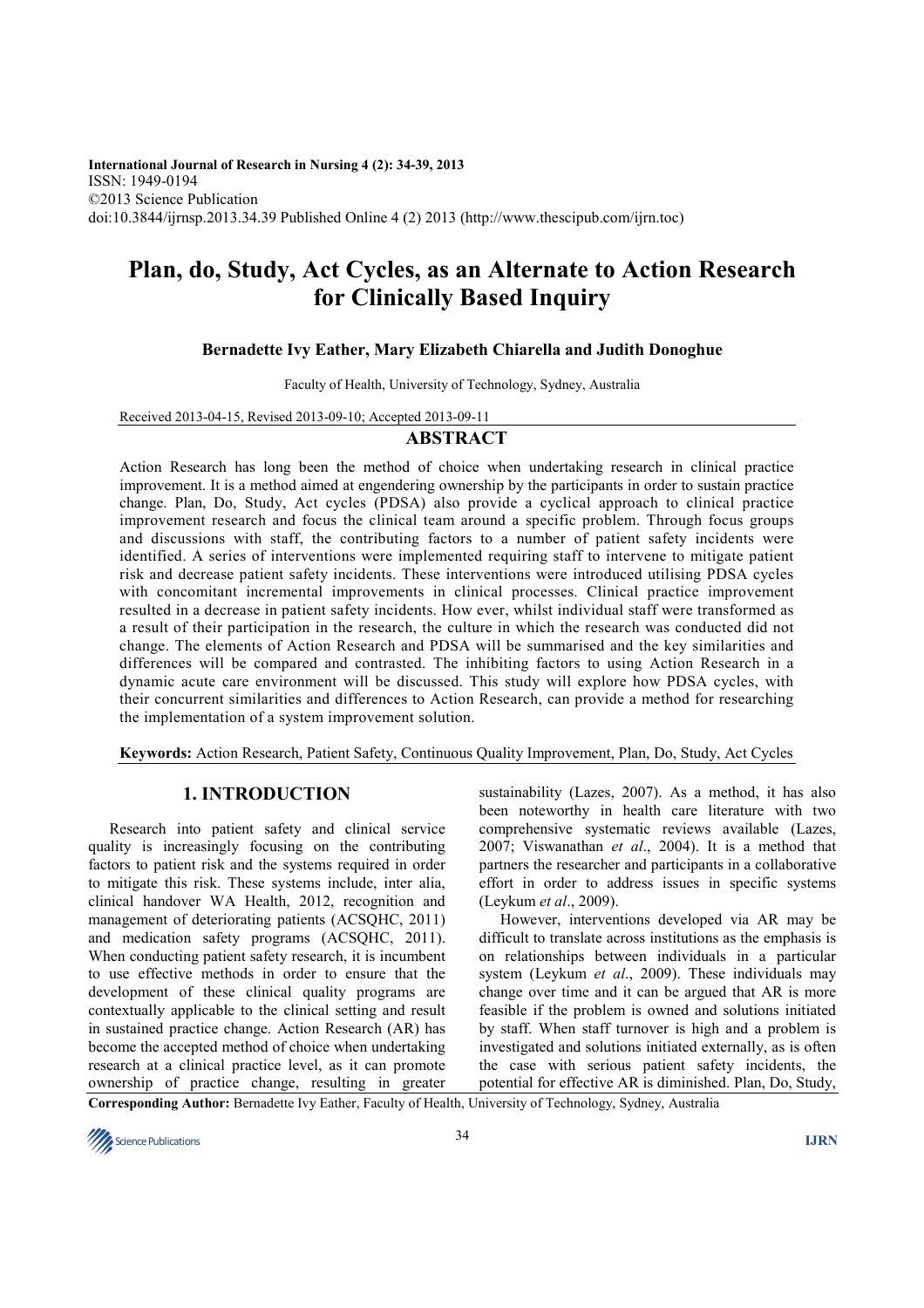Act (PDSA) for Continuous Quality Improvement (CQI), could be considered as an alternate method for research at the clinical practice level. PDSA has a primary purpose of undertaking intervention assuming a reductionist approach by examining specific steps in the clinical practice process (Speroff and O'Connor, 2004). Arguably this method may also be transformative for the individuals involved in the process, but its primary emphasis is on clinical practice improvement, rather than an emancipatory processes. This study will demonstrate how a CQI method, with its concurrent similarities and differences to AR, can provide a method to research system improvements.

## **2. MARITALS AND METHODS**

The research in which the PDSA cycles were used was conducted following several patient safety incidents which resulted in catastrophic patient outcomes. These incidents were as a result of failure, by both medical and nursing staff, to recognise and respond to patients whose clinical conditions were deteriorating. These incidents were termed Failure to Rescue and are well described in the literature (Clarke and Aiken, 2003; Jones *et al*., 2011). A longitudinal series of studies was conducted in an acute ward setting in an attempt to understand the factors which led to the failure to rescue incidents occurring and to develop a range of solutions to mitigate the opportunity for recurrence of the incidents (Eather, 2010). Through focus groups and structured discussions with staff, each incident, or patient history, was utilised as a means to identify contributing factors to the incident and identify potential solutions for staff to intervene for patients at risk in order to resolve them. The contributing factors to the incidents were identified as failure to recognise, failure to respond, failure to communicate, failure to escort and failure to escalate the patient's level of risk. Collectively within this study these incidents are termed "failure to rescue".

PDSA cycles were used to design, implement and monitor specific clinical practice changes, with resulting incremental improvement. The specific clinical practice changes included the introduction of a system for the recognition and management of the deteriorating patient. A procedure was developed which included an objective scoring system to identify when a patient's clinical condition was such that intervention was essential to ensure a mitigation of patient risk. A response protocol was also developed to ensure a patient's condition could be objectively communicated and would engender a response by medical staff. The response protocol included an escalation pathway in the event that the patient's condition was such that more experienced staff were required to respond in the first instance, or if, despite a response and intervention, the patient's condition did not improve.

Follow up surveys and interviews with staff were conducted via a PDSA cycle to determine whether the research had been transformative for the staff involved through an increase in the interventions for patients at risk. The results of the follow up surveys was analysed and demonstrated a dissonance between how the staff acted in relation to the intervention for patients at risk and their beliefs in relation to how they should act. At the same time, additional failure to rescue incidents occurred and these incidents, or patient histories, were used in focus groups with staff to try and understand this dissonance.

## **3. RESULTS**

The processes of clinical care were incrementally changed and improved over a period of 12 months through the introduction of a system for the recognition and management of the deteriorating patient. These changes resulted in a decrease in the identification and reporting of specific failure to rescue incidents, including failure to recognise the level of risk to the patient and failure to respond to the patient's level of risk and an increase in the intervention for patients at risk. The actions and beliefs of staff, as demonstrated in the survey, also altered over the research period, demonstrating transformation as a result of participation in the research. However, the overarching culture in which the research occurred did not alter. At the completion of the clinical practice change, the culture of the clinical environment continued to result in instances where staff did not intervene for patients at risk leading to additional (albeit different) patient safety incidents relating to aspects of failure to rescue, identified as failure to elevate patient risk to ensure an appropriate response and failure to challenge a perceived risk to patient safety.

#### **4. DISCUSSION**

The AR method is attributed to the pioneering work of Kurt Lewin in the 1940s. It is classicaly defined as a type of self-reflective enquiry undertaken by participants in social situations in order to improve the rationality and justice of their own practices, their understanding of these practices and the situations in which these practices are carried out (Baum *et al*., 2006). Lewin saw AR as a

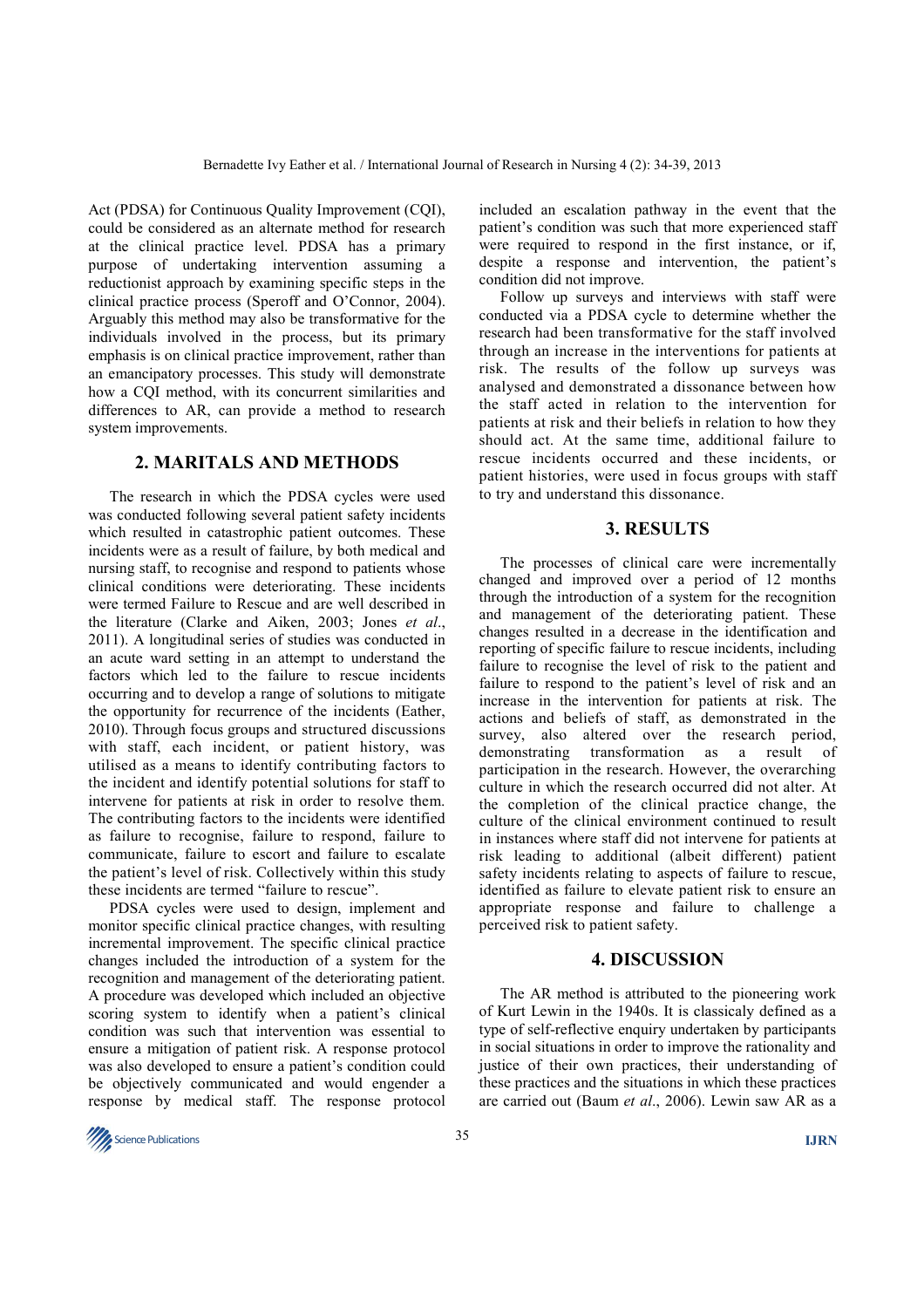stepped process in which a general idea was examined, a plan developed and a decision made on the first step to take. The step is evaluated and further re-planning undertaken that may include a modification of the original idea. A decision may then be made about the next step to be taken. The cycle of planning, executing, evaluating and perhaps modifying the original idea continues until the objective is reached (McNiff, 2013). This four step process of planning, acting, observing and reflecting forms the basis of most action research (Lazes, 2007). For nurses in particular, the power of action research is the focus at the clinical practice level, which fosters a sense of ownership of the change by the clinical staff and makes change more likely to be sustained (Lazes, 2007; Marsick and Gephart, 2003). The outcomes on participants of AR include empowerment, collaboration through participation, acquisition of knowledge and social change (Glasson *et al*., 2008).

Despite the obvious appeal of AR, limitations in adopting this method for clinical practice improvement exist. The health care environment is not a static one and staff and processes adapt and change in response to internal and external forces. AR focuses on the relationship between individuals and the system and, in order for AR to exist, the project must consistently involve those responsible for practice in each of the moments of activity (Baum *et al*., 2006). In the clinical setting, consistent participation by staff will not always be possible as a result of workforce constraints. The high turnover of staff, via shift work, attrition or through junior medical and nursing staff rotation (Harris *et al*., 2002) results in variable representation in improvement projects and diminishes the feasibility of AR as a method for researching clinical practice improvement.

In addition, AR explicitly requires the participants to understand the effect of the research or intervention as part of the research process (Leykum *et al*., 2009). In contrast, CQI via PDSA cycles, has a primary purpose of undertaking an intervention following the identification of a problem and there is no expectation that the staff will necessarily undergo social or emancipatory change as a result of their participation. When conducting clinical research into mitigating patient risk and improving clinical quality, a method that was specifically developed for patient safety and system improvement could be a more appropriate vehicle for implementing and researching change in the clinical setting.

PDSA was first introduced by Demming in 1993 and refined by (Berwick and Nolan, 1998), as a means to

provide a model by which clinical practice improvements could be made (Berwick and Nolan, 1998). It was developed following the identification of components that improve both organisational and individual performance. The components were identified as being an aim, measurement, good ideas for change and testing. Berwick and Nolan (1998) argue that improvement by definition means that something has actually changed. PDSA requires testing of real changes on a small scale and, following these small scale tests, actions adjusted according to what information is derived from these tests (Berwick and Nolan, 1998). PDSA involves an approach with repeated cycles of incremental improvement. The PDSA model for improvement attempts to strike a pragmatic balance between the need for clinical practice change to mitigate patient risk and the desire for this change to be timely and scientifically grounded. PDSA is situation specific and the intended outcomes are related to an identified problem.

The cycles in both AR and PDSA involve a combination of action and reflection or review of the action, in order to modify further actions to ensure an improvement in an identified problem (McNiff, 2013). Coupled with the cyclical nature of the method, PDSA has many features coherent with AR. PDSA also calls for the participation of key individuals who have central knowledge of the process being changed to be involved in the change process. However, it accepts that these key individuals may change and its focus is on the safety of the patient population, rather than the actual group of participants. Both methods require the focus of the clinical team on an identified problem and can be transformative for the participating individuals. This transformation is aimed at developing expertise which can be transferred to additional clinical practice issues. A summary of the similarities and differences between PDSA and AR is listed in **Table 1**.

This research also demonstrated that, without changing the culture in which clinical practice improvement took place, comprehensive systems to mitigate patient risk were not achieved. Both PDSA and AR could be utilised to improvement clinical practice and transform staff as a result of their participation in the research. However, several of the identified factors which contributed to patient safety incidents were attributable to the culture in which the incidents occurred. These factors were not addressed by the PDSA method and suggest that research into patient safety requires a more sophisticated approach to ensure cultural aspects of clinical care are addressed as part of any intervention.

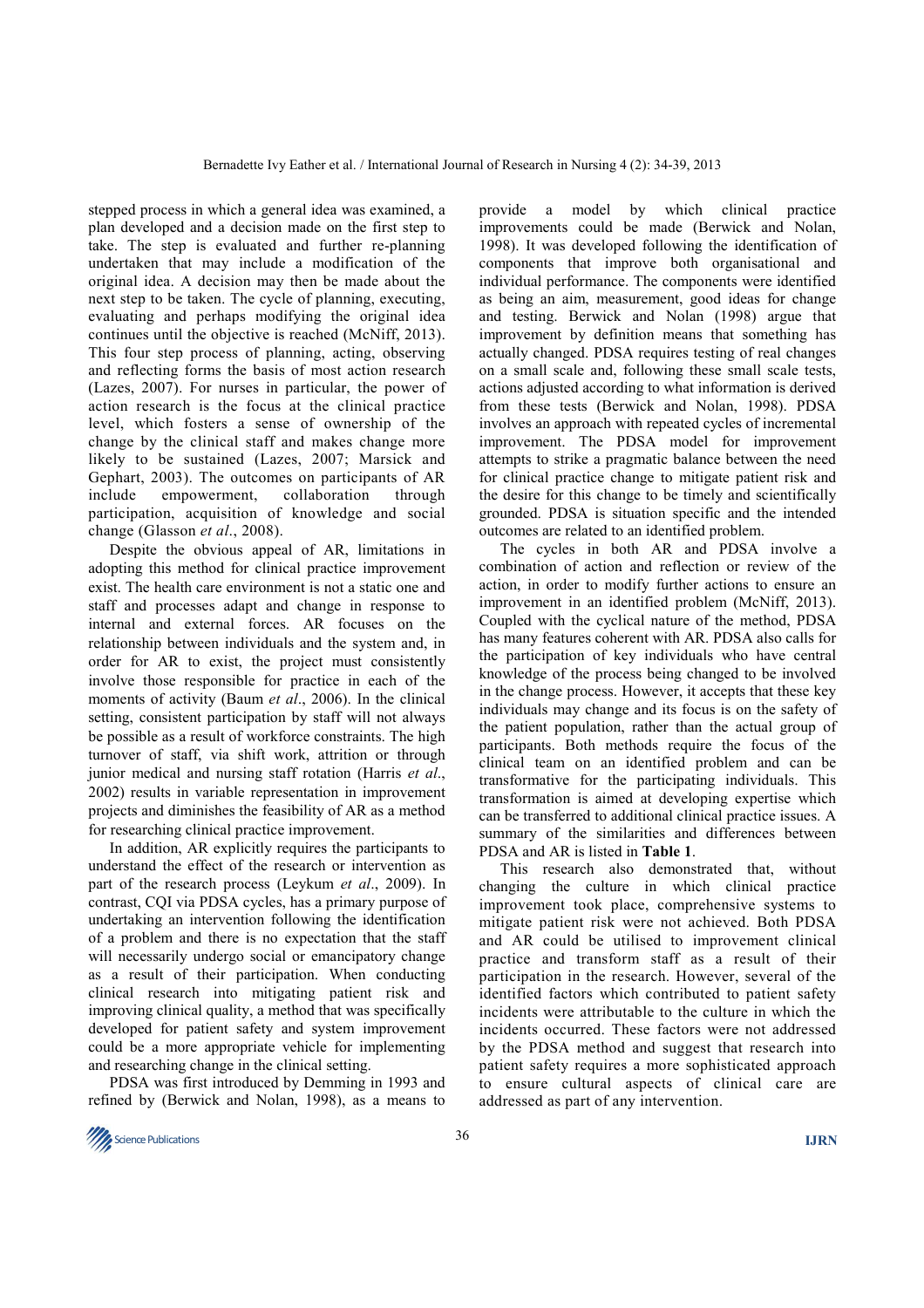Bernadette Ivy Eather et al. / International Journal of Research in Nursing 4 (2): 34-39, 2013

|                           | Similarities and difference between action research and PDSA |                                          |
|---------------------------|--------------------------------------------------------------|------------------------------------------|
| Aim of research           | <b>Action Research</b>                                       | <b>PDSA</b>                              |
|                           | Problem solving                                              | Problem solving                          |
|                           | Improving process of care                                    | Improving process of care                |
|                           | Understanding the effect of                                  | Emphasis on intervention                 |
|                           | the research                                                 |                                          |
|                           | Emphasis on relationships                                    |                                          |
|                           | between individuals                                          |                                          |
|                           | in system                                                    |                                          |
| Involvement of staff      | Requires the participation                                   |                                          |
|                           | of a team of staff with intimate                             |                                          |
|                           | knowledge of the process under                               |                                          |
|                           | improvement. Requires the same                               |                                          |
|                           | group staff to be involved                                   |                                          |
|                           | throughout the research.                                     |                                          |
|                           | Requires the participation of a                              |                                          |
|                           | team of staff with intimate knowledge                        |                                          |
|                           | of the process under improvement.                            |                                          |
|                           | Does not require the same staff to be                        |                                          |
|                           | involved, just that those involved                           |                                          |
|                           | have knowledge of the process.                               |                                          |
| Iterative Steps in Method | Plan                                                         | Plan                                     |
|                           | Planning is critically informed                              | Plan is constructive and                 |
|                           | based on the identification of a                             | informed-based on information            |
|                           | change, or improvement to                                    | that demonstrates a problem in           |
|                           | practice, which is considered                                | clinical practice. It aims               |
|                           | desirable. The plan should aim to                            | to test selected improvements or         |
|                           | focus on improvement.                                        | changes. Who? What? Where? When?         |
|                           |                                                              | Testing should demonstrate               |
|                           |                                                              | a belief that a change.                  |
|                           |                                                              | will result in an improvement            |
|                           | Action                                                       | Do                                       |
|                           | The plan, or improvement, is                                 | Carry out the improvement                |
|                           | implemented by the group members.                            | or change and collect data for analysis. |
|                           | Actioning the plan may involve                               | Document problems and                    |
|                           | adaptation secondary to                                      | unexpected observations                  |
|                           | unforeseen effects or constraints.                           | to aid in understanding                  |
|                           |                                                              | why a change did or did not              |
|                           |                                                              | result in an improvement.                |
|                           | Observe                                                      | Study                                    |
|                           | The action should be                                         | Study the results. Has                   |
|                           | observed to collect evidence                                 | the test resulted in an                  |
|                           | that allows for evaluation.                                  | improvement? Data                        |
|                           | The action process and its                                   | analysis aims to identify                |
|                           | effects within the context                                   | where change was well executed,          |
|                           | of the situation should be observed.                         | where support processes were             |
|                           |                                                              | adequate or inadequate                   |
|                           |                                                              | and whether the test has                 |
|                           |                                                              | resulted in an improvement. This can     |
|                           |                                                              | be carried out through group discussion. |

### **Table 1.** Similarities and Differences between Action Research and PDSA

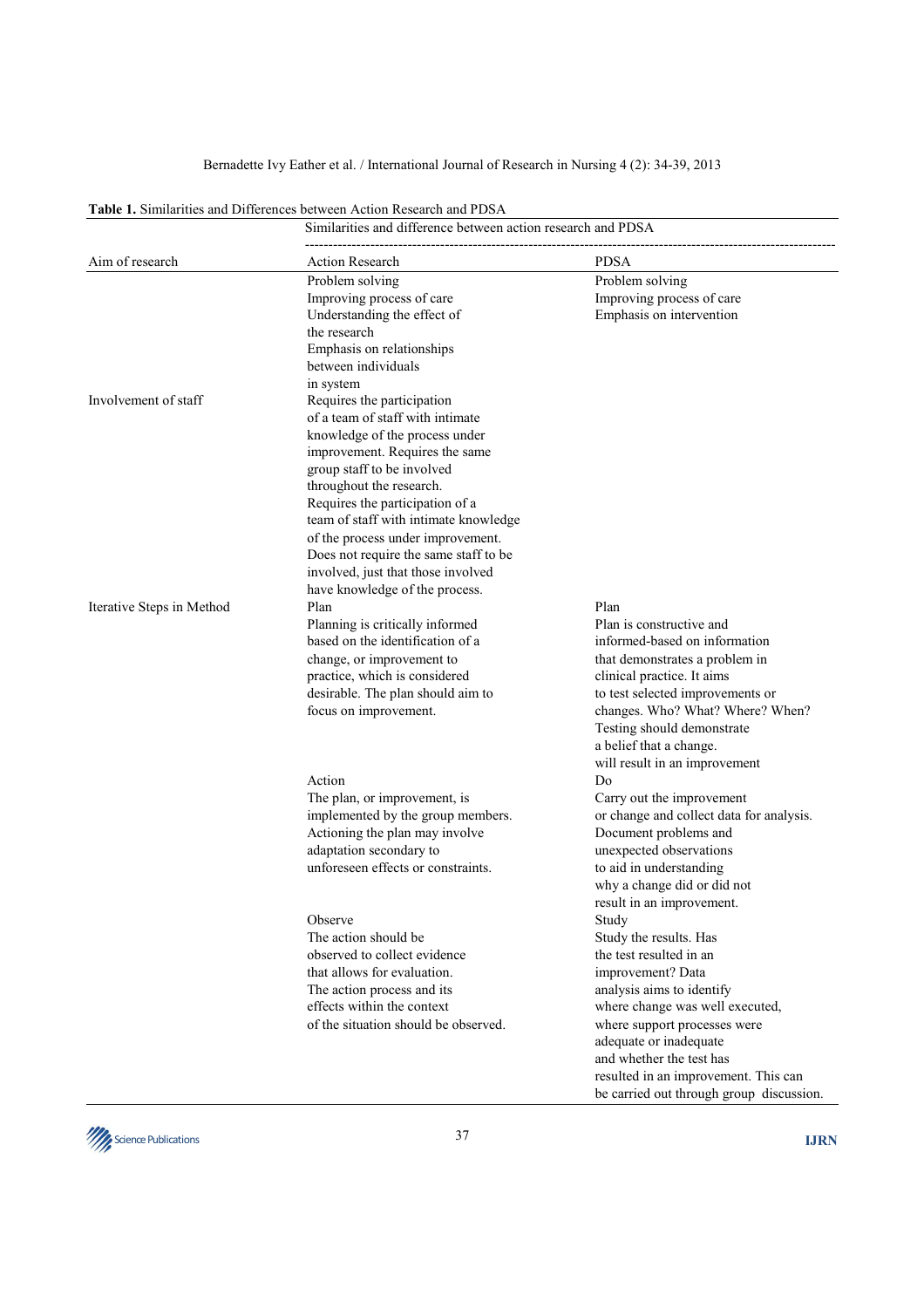Bernadette Ivy Eather et al. / International Journal of Research in Nursing 4 (2): 34-39, 2013

**Table 1.** Continue

| <b>Lavit 1.</b> Collinius                                                            |                                     |                                           |
|--------------------------------------------------------------------------------------|-------------------------------------|-------------------------------------------|
|                                                                                      | Reflect                             | Act                                       |
|                                                                                      | Reflection of the action            | Act on the results.                       |
|                                                                                      | through observation is usually      | Implement effective changes               |
|                                                                                      | aided by discussion amongst         | more broadly or select another            |
|                                                                                      | group members. Reflection can lead  | possible intervention. Action             |
|                                                                                      | to the development and              | is as a result of lessons learnt          |
|                                                                                      | refinement of an additional action. | from testing the planned<br>intervention. |
| Intended outcome of research                                                         | Clinical practice improvement       | Clinical practice improvement             |
|                                                                                      | Transformation of participants      | Possible transformation of participants   |
|                                                                                      | Acquisition of knowledge            | Acquisition of knowledge                  |
|                                                                                      | Social change                       |                                           |
|                                                                                      | Empowerment of staff                |                                           |
|                                                                                      | No.                                 | No                                        |
| Specifically focus on the culture<br>in which clinical improvement<br>is implemented |                                     |                                           |

Transforming the staff who are present at the time does not necessarily result in the transformation of the clinical culture and it is the combined transformation of the clinical practice, the participants and the culture in combination which is more likely to change systems in sustained, transferrable ways and result in mitigation of patient risk.

#### **5. CONCLUSION**

It is the fundamental differences between AR and PDSA which has led to the use of PDSA for research into patient safety issues. AR is socially oriented and intends that outcomes will be evidenced through changes in social situations, systems and conditions. In contrast, PDSA is situation specific and the intended outcomes are primarily related to the identified problem. Patient safety issues can be identified, system improvement solutions developed and implementation plans directed by those external to the clinical team. This is evidenced in large scale clinical practice collaborative projects such as those for medication safety, clinical handover and the recognition and management of the deteriorating patient (ACSQHC, 2011) WA Health, 2012. The strengths of AR can be undermined when the problem is not owned and solutions not initiated by the staff involved in the research. This, coupled with a clinical environment in which staff turnover is high, has the potential for effective AR to be diminished. PDSA is effective as a method for patient safety research, where the primary purpose is the mitigation of patient

risk, since it is situation specific to an intervention. PDSA can be utilised as a method to work with staff in order to implement clinical practice improvement, which is not workforce dependent. With PDSA, if the staff do turn over, then the clinical practice improvement and system changes remain in place. However, this study argues that, unless the culture of an organisation and clinical environment in which the clinical practice improvement takes place is also changed, the practice improvement will not address all the elements which contribute to patient risk.

### **6. REFERENCES**

- ACSQHC, 2011. National safety and Quality Service Standards. Australia.
- Baum, F., C. MacDougall and D. Smith, 2006. Participatory action research. J. Epidemiol. Commun. Health, 60: 854-857. DOI: 10.1136/jech.2004.028662
- Berwick, D.M. and T.W. Nolan, 1998. Physicians as leaders in improving health care: A new series in annals of internal medicine. Ann. Int. Med., 128: 289-292. PMID: 9471932
- Clarke, S. and L. Aiken, 2003. Failure to rescue: Needless deaths are prime examples of the need for more nurses at the bedside. Am. J. Nurs., 103: 42-47.
- Eather, B., 2010. Failure to rescue: A descriptive study of the experience of nurses in the intervention for patients at risk in the acute ward setting. University of Technology.